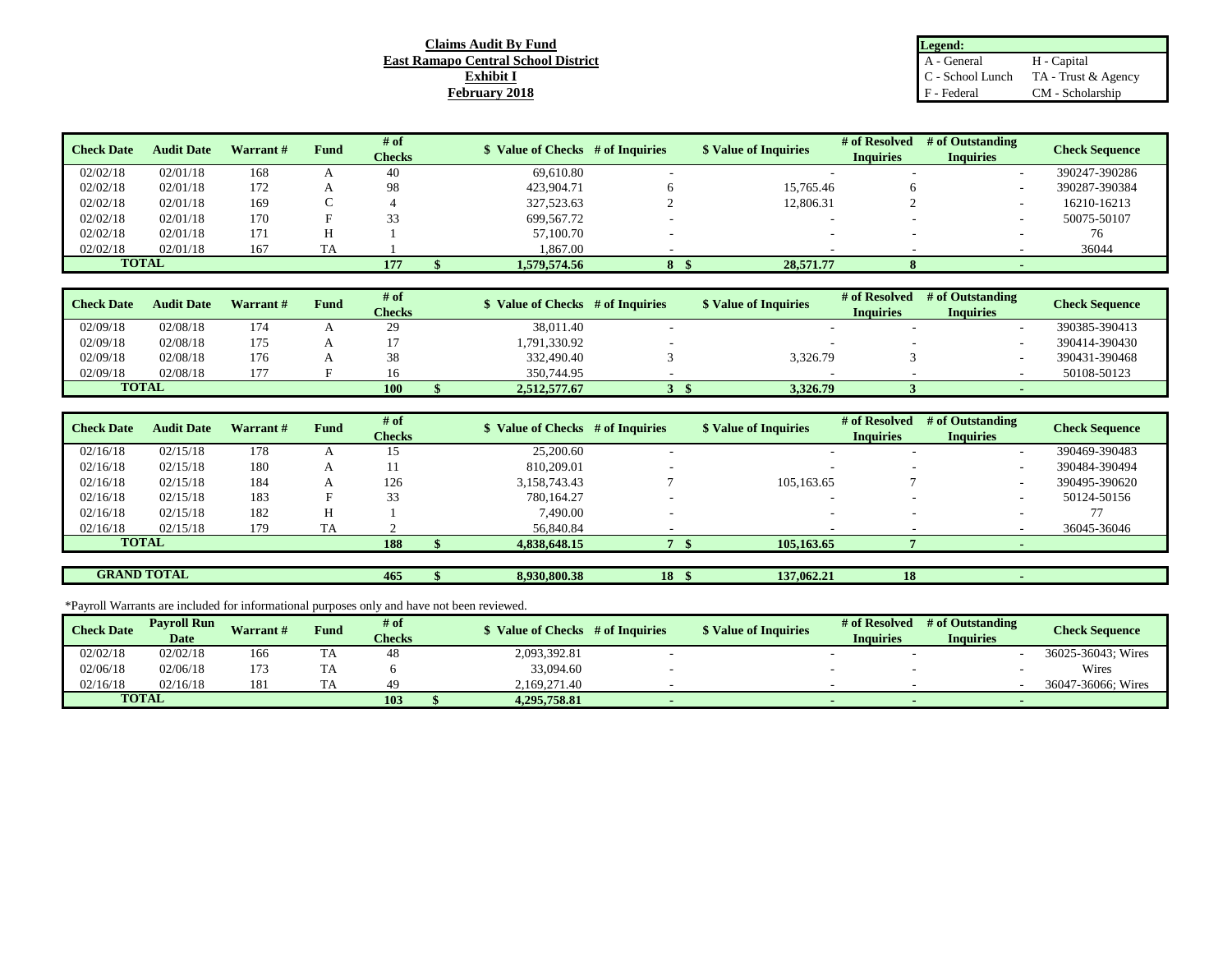## **East Ramapo Central School District Claims Audit - Analysis by Number of Inquiries & Dollar Value Summary of Inquiries / Resolutions and Percentage of Total Claims & Dollar Value of Claims Exhibit II 2017 / 2018 YTD**

| <b>Reason For Inquiry</b>                 | <b>Resolution</b>                | <b>Jul-17</b> |          | Aug-17 |          | $Sep-17$ |          | <b>Oct-17</b>            |          | <b>Nov-17</b> |          | <b>Dec-17</b> |          |
|-------------------------------------------|----------------------------------|---------------|----------|--------|----------|----------|----------|--------------------------|----------|---------------|----------|---------------|----------|
| Incorrect accounts payable amount         | Amount adjusted prior to payment |               | 0.19%    |        | 1.69%    |          | 0.20%    |                          | 0.18%    |               | 1.05%    |               | 0.24%    |
| Paid sales tax                            | Amount adjusted prior to payment |               | 0.00%    |        | $0.00\%$ |          | 0.07%    | $\overline{\phantom{a}}$ | 0.00%    |               | $0.00\%$ |               | $0.00\%$ |
| Incorrect remittance address              | Address verified                 |               | 0.56%    | -      | $0.00\%$ |          | 0.07%    |                          | 0.92%    |               | 0.52%    |               | 0.24%    |
| Insufficient supporting documentation     | Documentation provided           |               | 0.00%    |        | $0.00\%$ |          | 0.13%    |                          | 0.00%    |               | $0.00\%$ |               | $0.00\%$ |
| Invoice date precedes purchase order date | Noted by Business Office         |               | 1.69%    | 13     | 3.14%    | 29       | 1.90%    | 32                       | 5.86%    | 16            | 2.80%    | 16            | 3.88%    |
| Invoice over 90 days outstanding          | Verified not a duplicate payment |               | 0.94%    |        | 0.97%    | $\Omega$ | 0.59%    | O.                       | 1.65%    | 26            | 4.55%    | 28            | 6.80%    |
| Missing receiving or approval signature   | n/a                              |               | $0.00\%$ |        | $0.00\%$ |          | $0.00\%$ |                          | $0.00\%$ |               | $0.00\%$ |               | $0.00\%$ |
| Not an original invoice or receipt        | n/a                              |               | 0.00%    |        | $0.00\%$ |          | $0.00\%$ |                          | $0.00\%$ |               | $0.00\%$ |               | $0.00\%$ |
| Receipts not itemized                     | n/a                              |               | $0.00\%$ |        | $0.00\%$ |          | $0.00\%$ |                          | $0.00\%$ |               | $0.00\%$ |               | $0.00\%$ |
| Total Number (#) of Inquiries             |                                  | 18            | 3.37%    | 24     | 5.80%    | 45       | 2.95%    | 47                       | 8.61%    | 51            | 8.92%    | 46            | 11.17%   |
| <b>Total Claims Audited</b>               |                                  | 534           | 100.00%  | 414    | 100.00%  | 1.526    | 100.00%  | 546                      | 100.00%  | 572           | 100.00%  | 412           | 100.00%  |
| <b>Total Outstanding Inquiries</b>        |                                  | none          |          | none   |          | none     |          | none                     |          | none          |          | none          |          |

| <b>Reason For Inquiry</b>                 | <b>Resolution</b>                 | <b>Jul-17</b> |         | Aug-17        |          | $Sep-17$      |          | <b>Oct-17</b>         |          | <b>Nov-17</b> |         |      | <b>Dec-17</b>            |          |
|-------------------------------------------|-----------------------------------|---------------|---------|---------------|----------|---------------|----------|-----------------------|----------|---------------|---------|------|--------------------------|----------|
| Incorrect accounts payable amount*        | Amount adjusted prior to payment* | 195.17        | 0.00%   | 362,818.04    | 2.85%    | 155,977.67    | 1.53%    | 2,770.60              | 0.02%    | 882.47        | 0.01%   |      | 44.00                    | $0.00\%$ |
| Paid sales tax*                           | Amount adjusted prior to payment* |               | 0.00%   |               | $0.00\%$ | 557.71        | 0.01%    |                       | $0.00\%$ |               | 0.00%   |      | $\overline{\phantom{a}}$ | $0.00\%$ |
| Incorrect remittance address              | Address verified                  | 21,865.77     | 0.17%   |               | $0.00\%$ | 73,427.21     | 0.72%    | 13,708.80             | 0.08%    | 11.444.73     | 0.08%   |      | .,100.00                 | 0.01%    |
| Insufficient supporting documentation     | Documentation provided            |               | 0.00%   |               | $0.00\%$ | 1,182.41      | 0.01%    |                       | $0.00\%$ |               | 0.00%   |      |                          | $0.00\%$ |
| Invoice date precedes purchase order date | Noted by Business Office          | 1.996.387.57  | 15.80%  | 241,226.77    | 1.90%    | 1.004.370.18  | 9.84%    | 763,463.01            | 4.52%    | 722,720.67    | 4.84%   |      | 571,312.19               | 3.72%    |
| Invoice over 90 days outstanding          | Verified not a duplicate payment  | 5,946.53      | 0.05%   | 729,802.71    | 5.74%    | 12,229.21     | 0.12%    | 6,927.89              | 0.04%    | 181,755.03    | 1.22%   |      | 91,088.43                | 0.59%    |
| Missing receiving or approval signature   | n/a                               |               | 0.00%   |               | $0.00\%$ |               | $0.00\%$ |                       | $0.00\%$ |               | 0.00%   |      | $\sim$                   | $0.00\%$ |
| Not an original invoice or receipt        | n/a                               |               | 0.00%   |               | $0.00\%$ |               | $0.00\%$ |                       | $0.00\%$ |               | 0.00%   |      | $\sim$                   | $0.00\%$ |
| Receipts not itemized                     | n/a                               |               | 0.00%   |               | $0.00\%$ |               | $0.00\%$ |                       | $0.00\%$ |               | 0.00%   |      |                          | $0.00\%$ |
| Total Value (\$) of Inquiries             |                                   | 2.024.395.04  | 16.02%  | 1.333.847.52  | 0.49%    | 1.247.744.39  | 12.22%   | 786,870.30            | 4.66%    | 916,802.90    | 6.14%   |      | 663.544.62               | 4.32%    |
| <b>Total Claims Audited</b>               |                                   | 12,635,724.47 | 100.00% | 12,710,907.08 | 100.00%  | 10.211.150.22 | 100.00%  | 16,887,698.81<br>- 56 | 100.00%  | 14,936,299.90 | 100.00% | - 35 | 15,374,877,27            | 100.00%  |
|                                           |                                   |               |         |               |          |               |          |                       |          |               |         |      |                          |          |
| <b>Total Outstanding Inquiries</b>        |                                   | none          |         | none          |          | none          |          | none                  |          | none          |         |      | none                     |          |

**\* Note:** Inquiry Amounts for each month reflect the entire check amounts associated with each incorrect accounts payable amount and paid sales tax inquires.

The table below reflects each month's actual net adjustment for incorrect accounts payable amount and paid sales tax inquiries.

| <b>Reason For Inquiry</b>          | <b>Resolution</b>                                  | <b>Jul-17</b> |         | $A \mathbf{u}$ g J |          |               |       | <b>Oct-17</b> |         | <b>Nov-17</b> |          | Dec-1         |         |
|------------------------------------|----------------------------------------------------|---------------|---------|--------------------|----------|---------------|-------|---------------|---------|---------------|----------|---------------|---------|
| Incorrect accounts payable amount* | Amount adjusted prior to payment*                  | (0.45)        | 0.00%   | (17.50)            | 0.00%    | 3.202.03      | 0.03% |               | 0.00%   | (56.56)       | 0.00%    | 39.00         |         |
| Paid sales tax <sup>®</sup>        | adjusted prior to payment <sup>*</sup><br>Amount : |               | 0.00%   |                    | $0.00\%$ | 46.7          | 0.009 |               | 0.00%   |               | $0.00\%$ |               |         |
| <b>Total Claims Audited</b>        |                                                    | 12.635.724.47 | 100.00% | 2.710.907.08       | 100.00%  | 10.211.150.22 | 0.009 | 16,887,698.81 | 100.00% | 14.936.299.90 | 100.00%  | 15.374.877.27 | '00.00% |